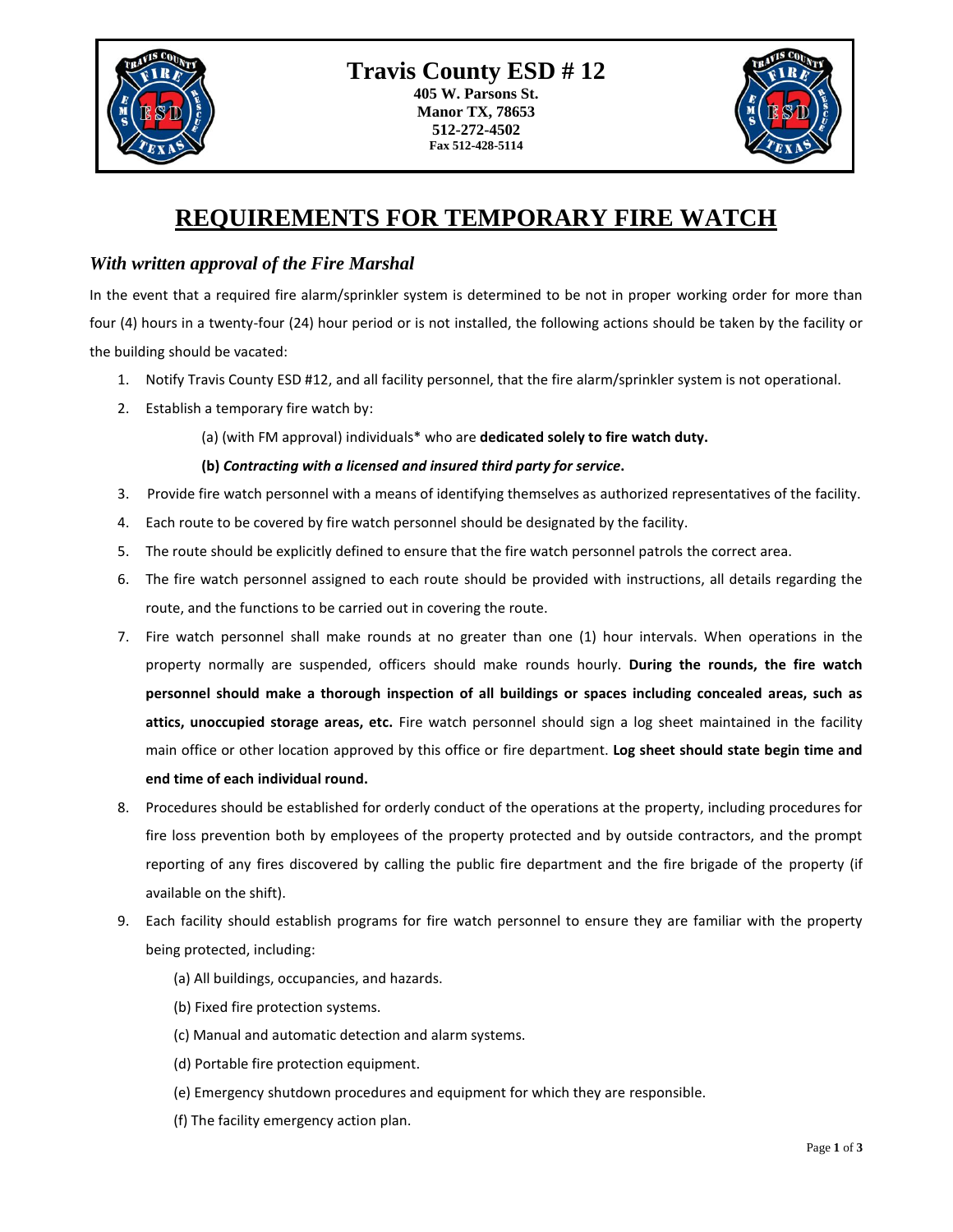

**512-272-4502 Fax 512-428-5114**



- 10. Each facility should ensure that fire watch personnel are familiar with the site-specific emergency plans for dealing with fires and other emergencies.
- 11. Each facility should ensure that fire watch personnel are familiar with the procedures to follow in the recognition and reporting of an emergency, including:
	- (a) When and how to use radio equipment, telephone, and private or public alarm boxes to summon aid.
	- (b) How to notify the fire brigade, the municipal fire department, and other emergency response organizations.
	- (c) The personnel to be contacted.
- 12. Fire watch personnel should be provided with a means for continuous communication (i.e., two-way radio; walkie-talkies; etc.) with a constantly attended location such as the administrative office where a public address announcement can be made throughout all buildings in the event of an emergency.\*\*
- 13. Each facility manager/administrator should ensure that:
	- (a) Fire watch personnel are not permitted to change the time record charts.
	- (b) The changing and review of time record charts is done by the manager/administrator or the manager/administrator's responsible designee.
	- (c) Time record charts of fire watch personnel are promptly reviewed.
	- (d) Files are maintained for review by representatives of any authority having jurisdiction.
	- (e) All irregularities are investigated, recorded, and corrective action is taken.
- 14. A continuously updated directory of names, telephone numbers, and other information to assist in making emergency calls should be kept at the facilities administrative office. This directory should include the telephone numbers of key facility personnel to be notified in an emergency, fire, police and emergency medical service departments, and other outside agencies needed in an emergency.

## **PLEASE BE ADVISED THAT THE DURATION OF THE TEMPORARY FIRE WATCH WILL BE DETERMINED ON A CASE BY CASE BASIS BY THE ESD12 FIRE MARSHAL.**

\*It is the responsibility of management to ensure that fire watch personnel are capable of performing all functions of a fire watch as defined in this document. Note: Local ordinances may require the fire department having jurisdiction to conduct the fire watch; however, the fire watch guidelines, as stated in this document, should be implemented.

\*\*Buildings or areas of the building without public address systems, there should be a sufficient number of fire watch personnel to initiate evacuation procedures throughout the building in an orderly manner.